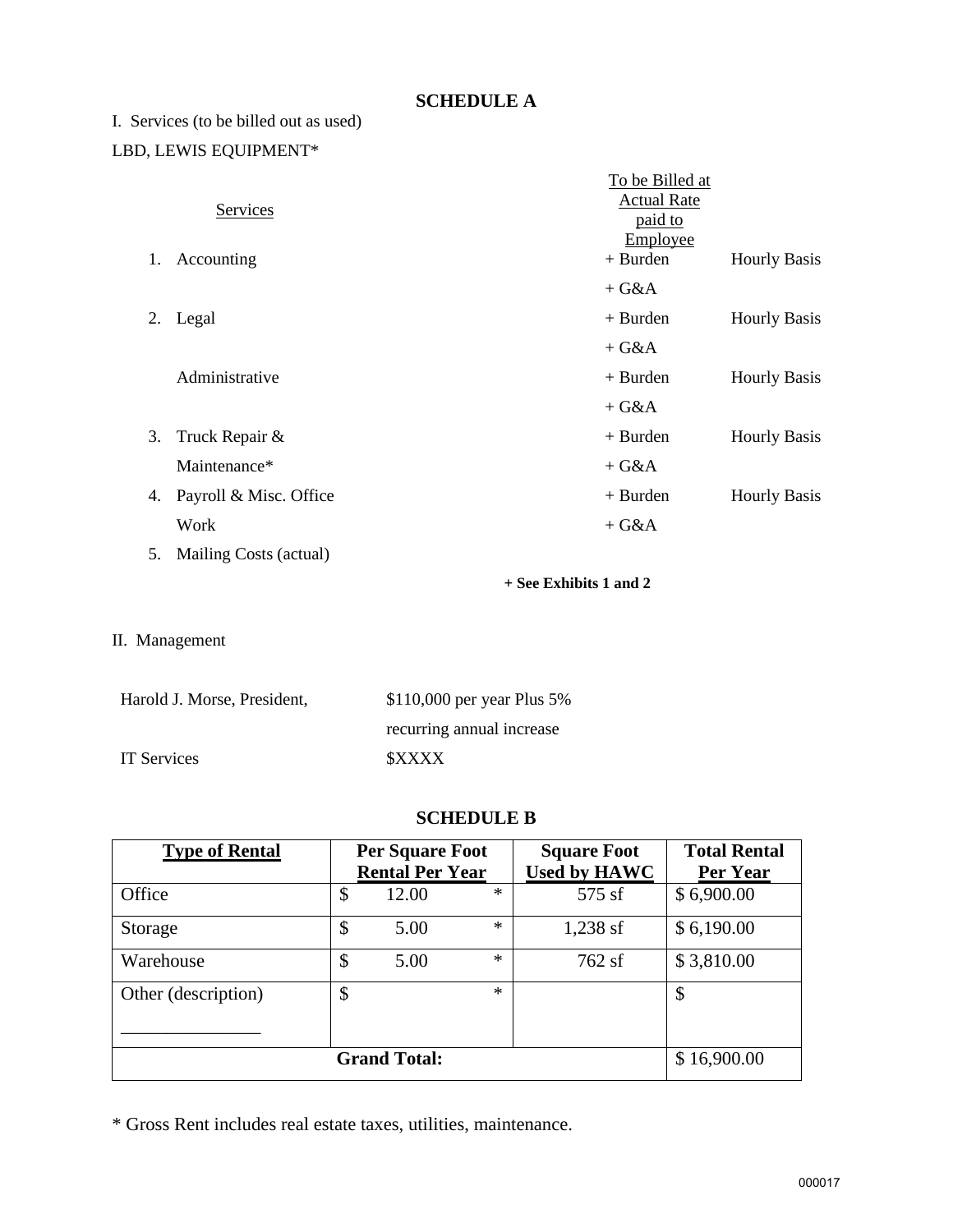The Company asserts Exhibits # 1 and 2 to Schedule A are "Confidential" and are being submitted as confidential and part of the included Motion for Confidential Treatment and Protective Order pursuant to Puc 201.06 and Puc 203.08.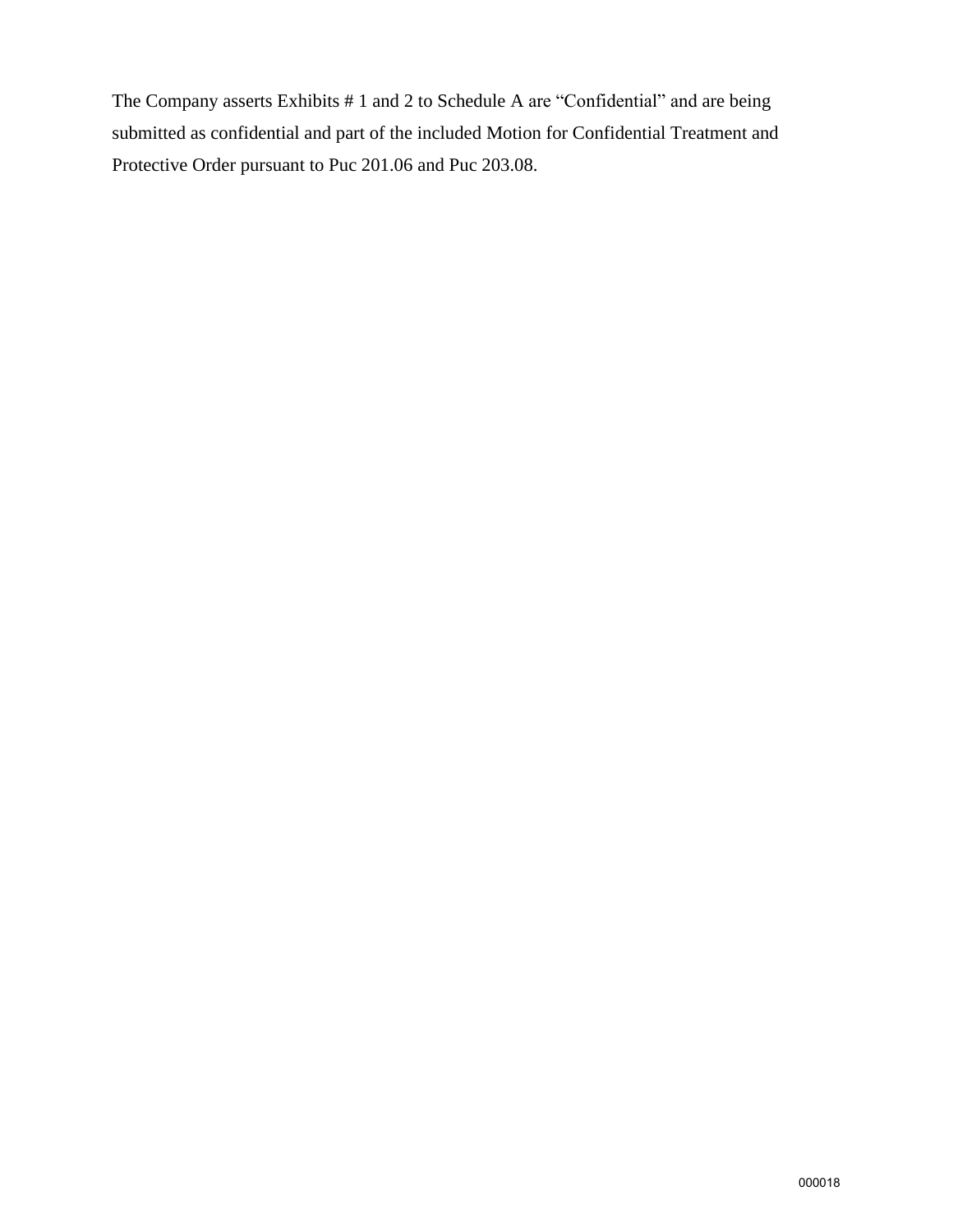# **LEWIS BUILDERS DEVELOPMENT INC.**

#### EXHIBIT 1 **EXHIBIT 1 REDACTED Labor Burden & Overhead**

|                                                       |                                                          |     | <b>Per Trial</b><br><b>Balance</b> |                       |  |
|-------------------------------------------------------|----------------------------------------------------------|-----|------------------------------------|-----------------------|--|
|                                                       |                                                          |     | 12/31/19                           |                       |  |
|                                                       | 1-10-4100 401 K Expense                                  |     | L                                  | <b>BEGIN REDACTED</b> |  |
|                                                       | 1-10-4140 Builders Risk Insurance                        |     |                                    |                       |  |
|                                                       | 1-10-4220 Equipment Expense - Fuel                       |     |                                    |                       |  |
| 1-10-4221                                             | <b>Unleaded Gas</b>                                      |     |                                    |                       |  |
|                                                       | 1-10-4222 Diesel Fuel                                    |     |                                    |                       |  |
| 1-10-4280                                             | <b>Health Insurance</b>                                  |     |                                    |                       |  |
|                                                       | 1-10-4300,5300 Holiday\Vacation\Sick                     |     |                                    |                       |  |
|                                                       | 1-10-4320 Life Insurance - Field                         |     |                                    |                       |  |
| 1-10-4350                                             | Misc Tools                                               |     |                                    |                       |  |
| 1-10-4360                                             | <b>Consumable Supplies</b>                               |     |                                    |                       |  |
| 1-10-4365                                             | <b>Recycling Charges</b>                                 |     |                                    |                       |  |
| 1-10-4370                                             | Permit, approval, etc                                    |     |                                    |                       |  |
| 1-10-4380                                             | <b>Misc Utilities</b>                                    |     |                                    |                       |  |
| 1-10-4400                                             | Payroll Taxes                                            |     |                                    |                       |  |
| 1-10-4420                                             | <b>Employee Disability Insurance</b>                     |     |                                    |                       |  |
| 1-10-4440                                             | <b>Purchase Discounts</b>                                |     |                                    |                       |  |
| 1-10-4475                                             | Travel, Books, Plans, Estimating, Misc                   |     |                                    |                       |  |
| 1-10-4485                                             | Cell Phones, Pagers                                      |     |                                    |                       |  |
| 1-10-4500                                             | <b>Workers Comp Insurance</b>                            |     |                                    |                       |  |
| 1-10-4510                                             | Safety                                                   |     |                                    |                       |  |
| 1-10-5280                                             | Engineering & Other Payroll                              |     |                                    |                       |  |
| 1-90-5420                                             | Real estate Taxes (Misc Land)                            |     |                                    |                       |  |
|                                                       | Porton of Officers salary assigned to Labor Burden - 10% |     |                                    |                       |  |
|                                                       | 401k - field included in G & A                           | n\a |                                    |                       |  |
|                                                       | Life Insurance - Field included in G & A                 | n\a |                                    |                       |  |
|                                                       | 1/2 of Insurance in Account 1-90-5160                    |     |                                    |                       |  |
|                                                       | Less: G & A Workers Compensation                         | n\a |                                    |                       |  |
|                                                       | <b>Adjusted Indirect Overhead</b>                        |     |                                    |                       |  |
| Total Direct Labor 1-10-4040<br><b>1 END REDACTED</b> |                                                          |     |                                    |                       |  |
| Labor Burden %                                        |                                                          | 48% |                                    |                       |  |

000019